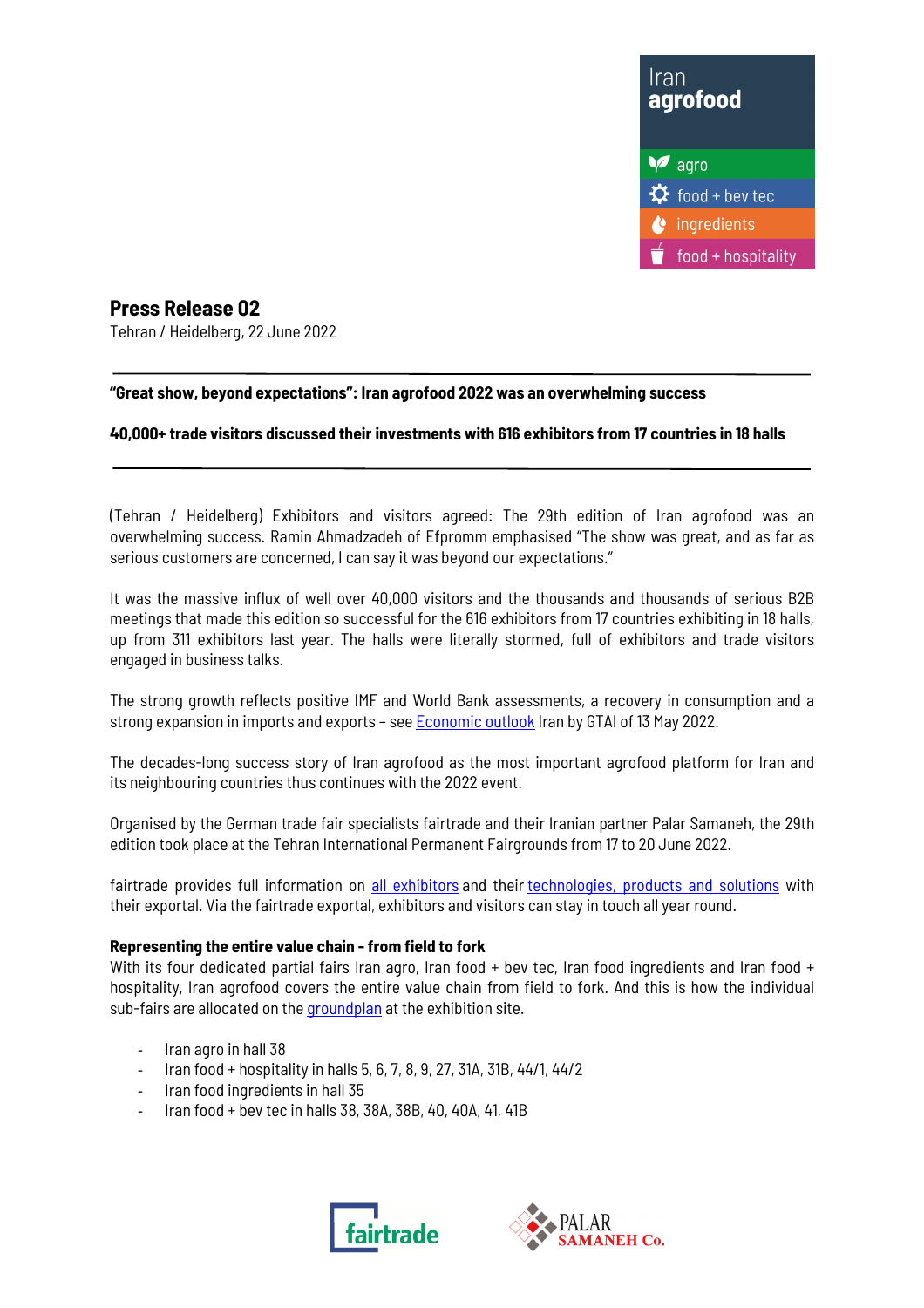#### **National Pavilions at Iran agrofood 2022 from Brazil, Germany, the Netherlands and Turkey**

The Brazilian Pavilion featuring eight exhibitors at Iran food + hospitality 2022 has been booked by the Brazilian Embassy in Tehran.

The German Pavilion at Iran food + bev tec 2022 was presented by the German Federal Ministry for Economic Affairs and Climate Action, in cooperation with the Association of the German Trade Fair Industry AUMA and VDMA Food Processing and Packaging Machinery.

The Dutch Pavilion at *Iran agro* 2022 has been organized by the Embassy of the Kingdom of the Netherlands in Tehran.

The Turkish Pavilion at Iran food ingredients, Iran agro & Iran food + bev tec 2022 offered dedicated solutions and technologies for the Iranian agricultural and food industry.

## **Top governmental support**

Iran agrofood enjoys the support of

- Iranian Ministry of Agriculture-Jihad
- Iranian Ministry of Industry, Mine & Trade
- Iran Food and Beverage Importers Association FBIA
- Iran Food Machinery Manufacturers Association IFMMA
- Iran Organic Association
- Embassy of Brazil in Iran
- Embassy of the Netherlands in Iran
- German Federal Ministry for Economic Affairs and Climate Action, in cooperation with the Association of the German Trade Fair Industry AUMA and VDMA Food Processing and Packaging Machinery
- Republic of Turkey Ministry of Trade

#### **Iran is one of the largest agrofood markets in the Middle East**

With 86 million inhabitants, Iran has long been the largest food market in the Middle East. Expenditure in the F&B sector is growing steadily, and F&B production is by far the largest segment of the Iranian processing industry.

Accordingly, the demand for food and beverage ingredients is rising continuously. Iran ranks globally among the top five producers of apricots, cherries, sour cherries, cucumbers and gherkins, dates, eggplants, figs, pistachios, quinces, saffron, walnuts, and watermelons.

According to VDMA, Iranian imports of food processing and packaging machinery amounted to €161 million in 2020. There is a good chance that from 2023 onwards, these imports will gradually return to the levels of 2014 to 2018, when annual imports were as high as €341 million, making Iran the second largest importer of such machinery in the Middle East.

For more information: www.iran-agrofood.com

Characters (incl. blanks): 4,442

Pictures in high resolution can be requested by email